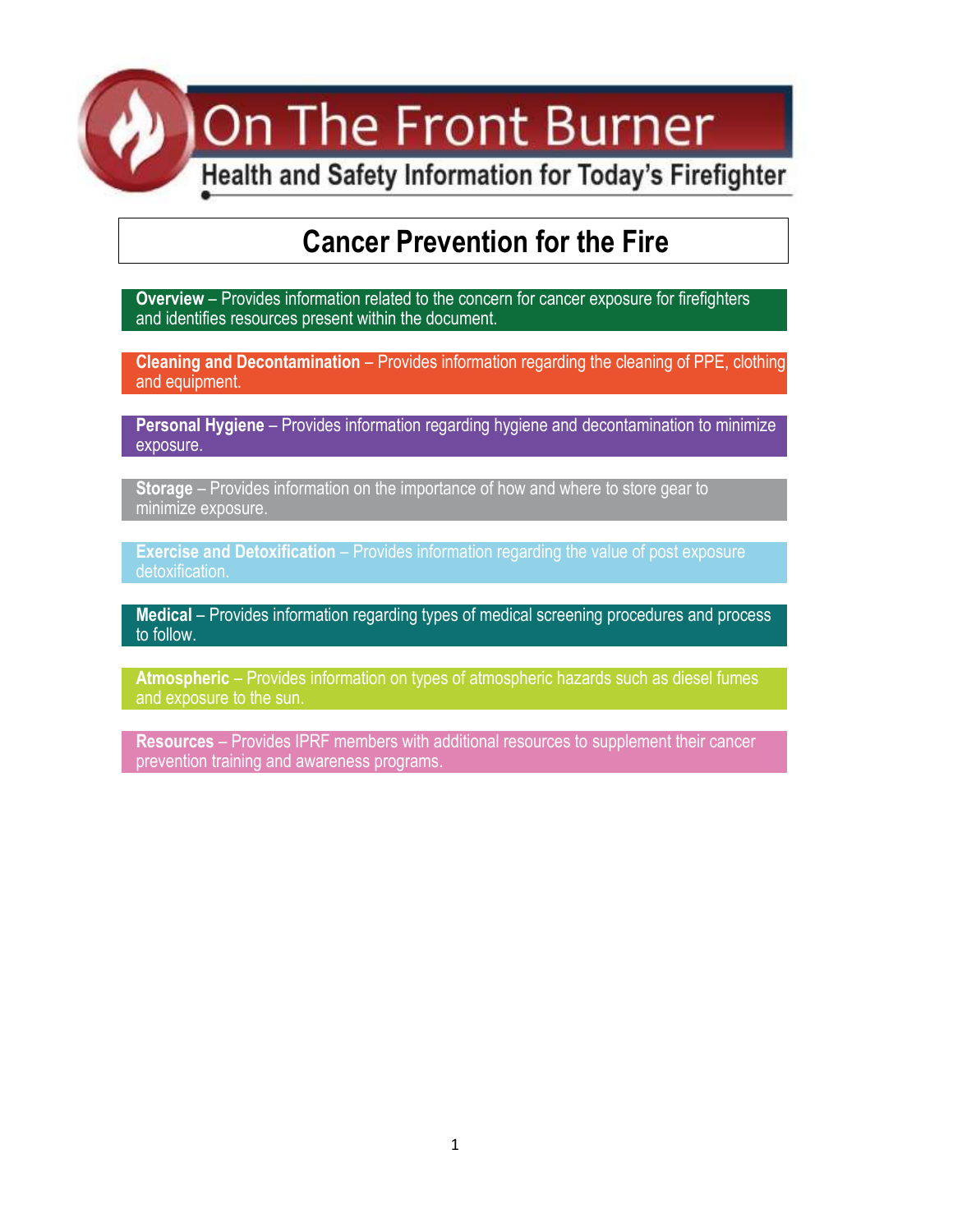# **Overview**

Firefighters are exposed to numerous hazards within their profession. The short-term dangers and risks from these exposures such as burns, and physical injuries are well known. Hazards associated with long- term health effects are becoming increasingly shared; with the risk of potential cancer exposure for firefighters are a particular concern.

Routes of entry for contaminates to enter the human body include inhalation, ingestion, and dermal absorption. Of the three routes of entry, two are of greatest concern: inhalation when firefighters do not wear or prematurely remove SCBA and dermal absorption, where toxins are absorbed through the skin.

The Center of Disease Control (NIOSH), *Findings from a Study of Cancer among U.S. Fire Fighters;* indicate*s* cancer diagnoses among firefighters appeared to be concentrated to cancers associated with digestive, oral, respiratory, and urinary cancers.

Chemicals and materials within a burning structure can generate cancer causing or suspected cancer-causing agents that lace both the smoke and soot, which accumulates on firefighter gear, equipment, and skin.

Firefighters within a burning structure can encounter multiple types of materials that can create potential cancer exposure including, but not limited to arsenic, lead, mercury, phthalates, asbestos, benzene, formaldehyde, and hydrogen cyanide. These materials can be found in consumer goods, which are made with synthetic materials, flame retardants within products, and building materials.

The purpose of this document is to raise awareness and identify exposure prevention efforts to reduce the occupational risk to cancer. Within this document, IPRF members will find information that can be used within their department to minimize exposures. The document is divided into sections, reviewing:

- 1. Personal Protective Equipment (PPE)
- 2. Cleaning and Decontamination
- 3. Personal Hygiene
- 4. Storage
- 5. Exercise and Detoxification
- 6. Medical Screening
- 7. Atmospheric Hazards



## **Cleaning and Decontamination**

Planning and preparation are key to having an effective cleaning and decontamination program. The goal of the program is to not only address the need for cleaning at the scene but to also incorporate steps that will prevent cross contamination and minimize the potential for re-exposure by contaminants that enter the apparatus or station.

Emergency vehicles should be equipped with the necessary equipment to allow for cleaning and decontamination at the scene. Items might include Garden hoses with nozzles, decontaminating cleaning solutions, soap, buckets, scrub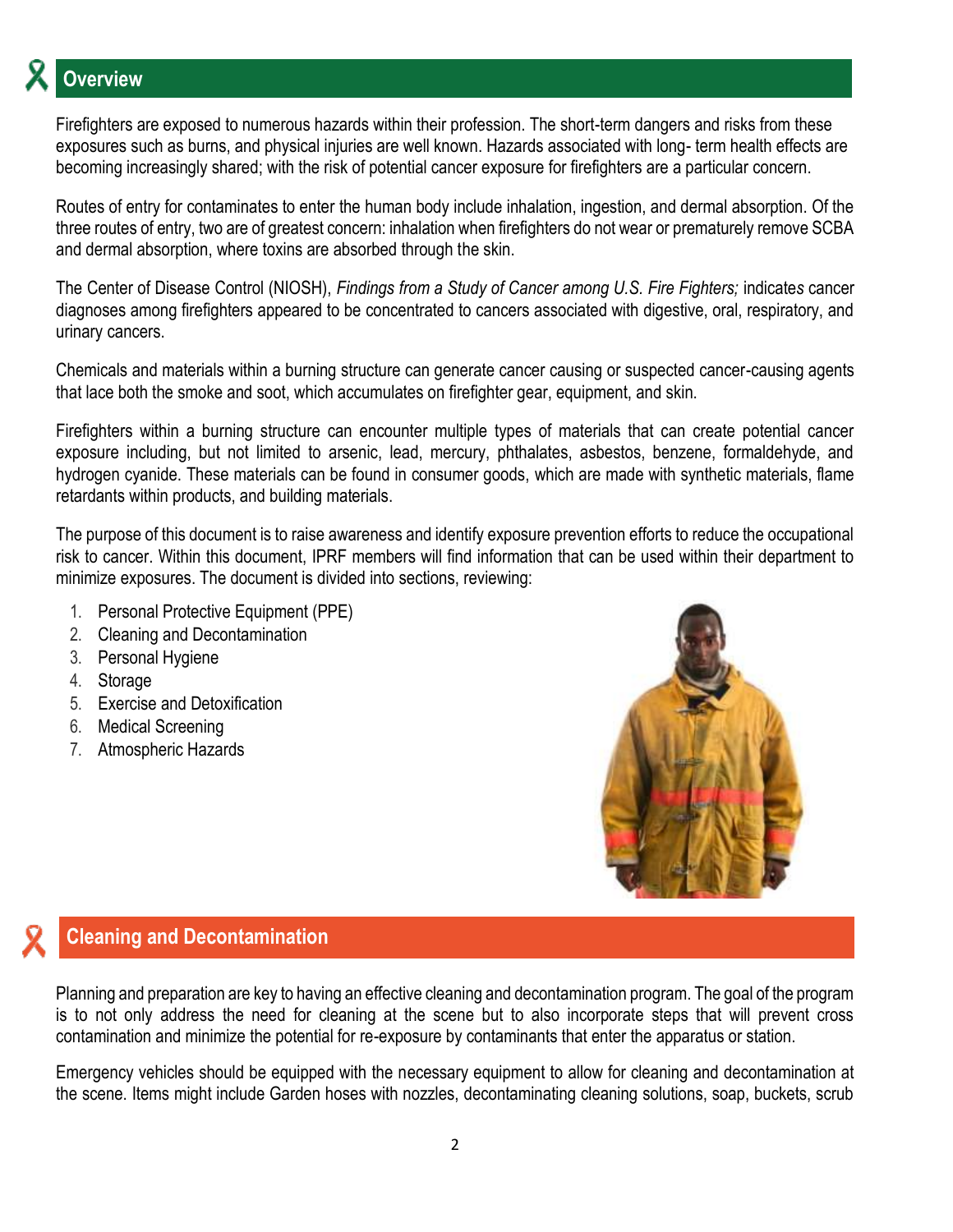brushes, gear bags, sanitary wipes, hand sanitizer and additional personal protective equipment to be worn while completing the decontamination process.

#### **Personal Protective Equipment (PPE)**

The very equipment that firefighter's rely upon, to protect themselves from hazards at an emergency scene, can be another source of potential cancer exposure. Personal Protective Equipment (PPE), Bunker Gear, equipment and tools must be properly cleaned and decontaminated, after an emergency call, to further reduce the potential for dangerous particles entering the firefighter's body through inhalation, absorption, and digestion.

From photos or examples within your own Department, there are a number of situations where firefighters are observed wearing or storing contaminated PPE/bunker gear inappropriately, leading to potential contamination for themselves and others.

Examples might include:

- 1. Firefighters proudly wearing dirty and contaminated bunker gear as a sign of experience and achievement.
- 2. Firefighters not wearing or prematurely removing SCBA, as an example during overhaul.
- 3. Bunker gear going unwashed for prolonged periods of time.
- 4. Improper storage of contaminated bunker gear and PPE.
- 5. Bunker gear being stored in apparatus bays where it exposed to diesel exhaust.
- 6. Firefighters not having additional sets of turnout gear where dirty or contaminated gear is worn which gets recontaminated.

To minimize exposure, your department should establish policies and allocate resources to ensure that proper decontamination and cleaning occurs. While concerns, regarding exposure to carcinogens apply to both career and volunteer departments, volunteer and combination departments have specific challenges that need to be addressed.

Both NFPA 1851: Standard on Selection, Care, and Maintenance of Protective Ensembles for Structural Firefighting and Proximity Firefighting, as well as the manufacture provide additional direction and guidance for departments and the individual firefighter.

As it pertains to potential cancerous particle exposure, anytime firefighters are exposed to any smoke, decontamination of their PPE and bunker gear is needed. Individual firefighter's need to be cognizant of the condition of his or her gear and keep that clothing clean and properly maintained.

In addition, Fire Investigations, for origin/cause, if not wearing bunker gear, their uniforms should be disinfected and cleaned as similar to the procedures for soiled PPE and bunker gear.

Manufacturers provide a large variety of what fire service needs to minimize firefighter exposure to carcinogens, each provide instructions for proper cleaning to remove contaminants. For example, when cleaning and disinfecting a SCBA, the manufacturer will provide instructions to properly decontaminate:

- 1. The respirator
- 2. Harness and buckles
- 3. The facepiece
- 4. The mask mounted regulator
- 5. Control modules
- 6. The cylinder

Instructions will include direction on the types of cleaning solutions that are recommended by the manufacturer, how to clean, and rinse the individual components. Clean and decontaminated personal protective clothing is a firefighter health and safety issue, and every department should ensure that their personnel have the equipment to properly launder and dry that gear.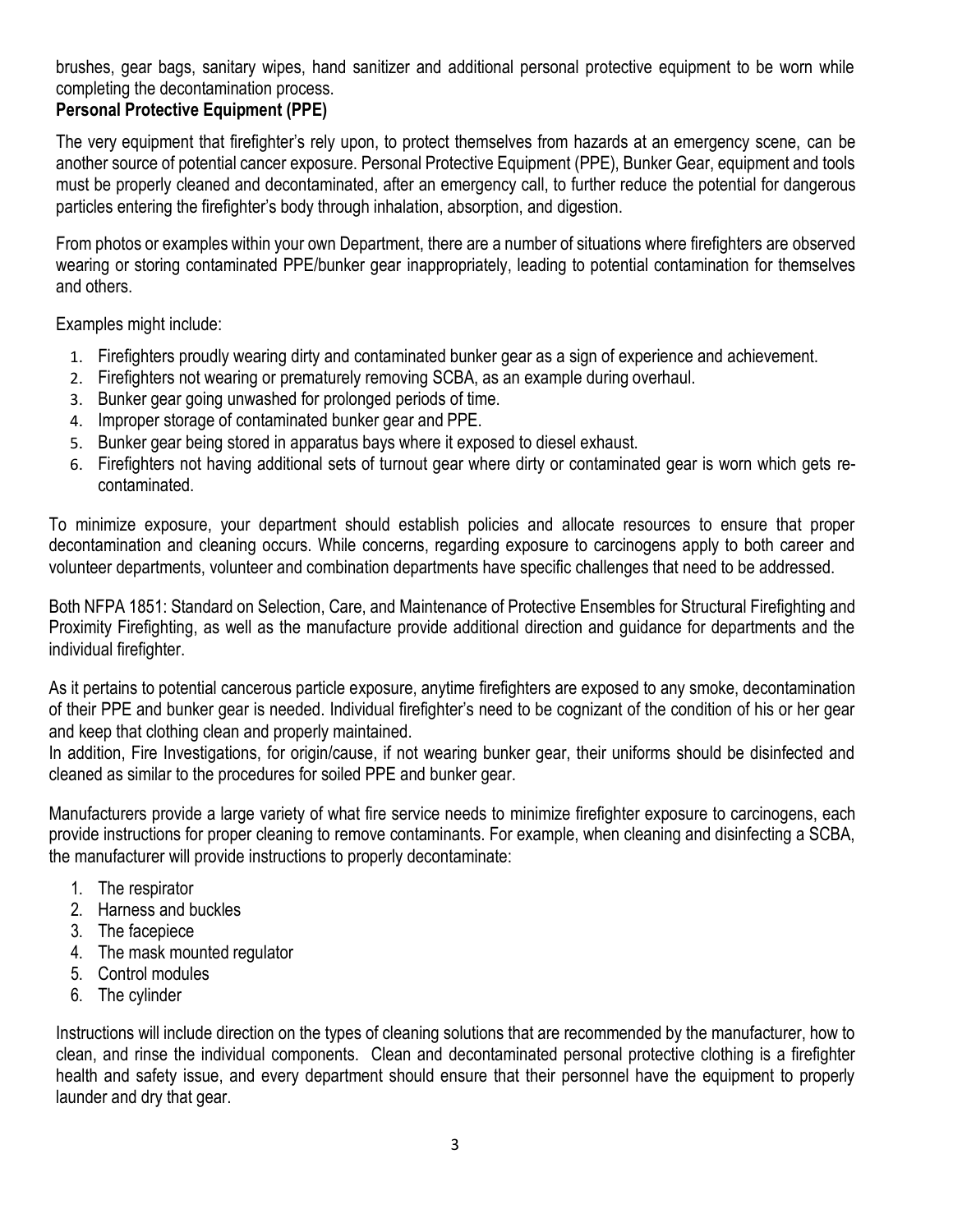#### **Bunker Gear**

Gross decontamination of the gear can be accomplished at the fire scene by rinsing off the gear with water and using a scrub brush. The soiled/contaminated gear should then be bagged and sealed before it is placed into a vehicle to avoid cross contamination from the gear to the apparatus. The contaminated gear must be cleaned to prevent reexposure.

While bunker gear is being cleaned and decontaminated, members of your department will need a spear or second set of gear. This can be addressed through access to loaner gear, or a second set of gear assigned to the individual.

The decision to clean and launder bunker gear in house or use an outsourcing vendor is an important decision for each department. In either case, the objective is to meet the NFPA 1851: Standard on Selection, Care, and Maintenance of Protective Ensembles for Structural Firefighting and Proximity Firefighting, as well as the manufacturer requirements. Listed are some items for consideration to assist with the decision:

#### **In House**:

- 1. Capacity, style, and availability of washer-extractors.
- 2. Pre-programmed or programming ability of wash cycles to decontaminate bunker gear.
- 3. Spray and rinse options.
- 4. Quality and building components of the washer-extractor, such as industrial strength frames, stainless steel tubs and bearings so it will last a long time.
- 5. Types of foundations necessary for proper mounting of the washer-extractor.
- 6. Drying options such as air drying or gear dryers.

#### **Outside Service Provider**:

- 1. Compliance with NFPA 1851 and Manufacturer requirements
- 2. Capacity
- 3. Turnaround time
- 4. Ability for repairs
- 5. Offer loaner gear
- 6. Pickup and Delivery

#### **Ultrasonic Cleaners**

An option for cleaning contaminated firefighter gear qualified under NFPA 1851 is using ultrasonic cleaners. Ultrasonic cleaners work by converting an electrical charge into high frequency sound waves inside a cleaning tank. These waves create microscopic bubbles that scour the surface at a level that is hard to achieve by hand. This process has several advantages over tradition cleaning methods. Using ultrasonic cleaning on contaminated gear is that it doesn't require it to be disassembled and reassembled to be cleaned. The tiny bubbles easily reach into tight crevices reducing the cleaning time by up to 75 percent. Another advantage is the cleaning is less abrasive on equipment causing less damage to fragile gear. This eliminates hand washing of fragile material and helps prolong the longevity of the equipment.

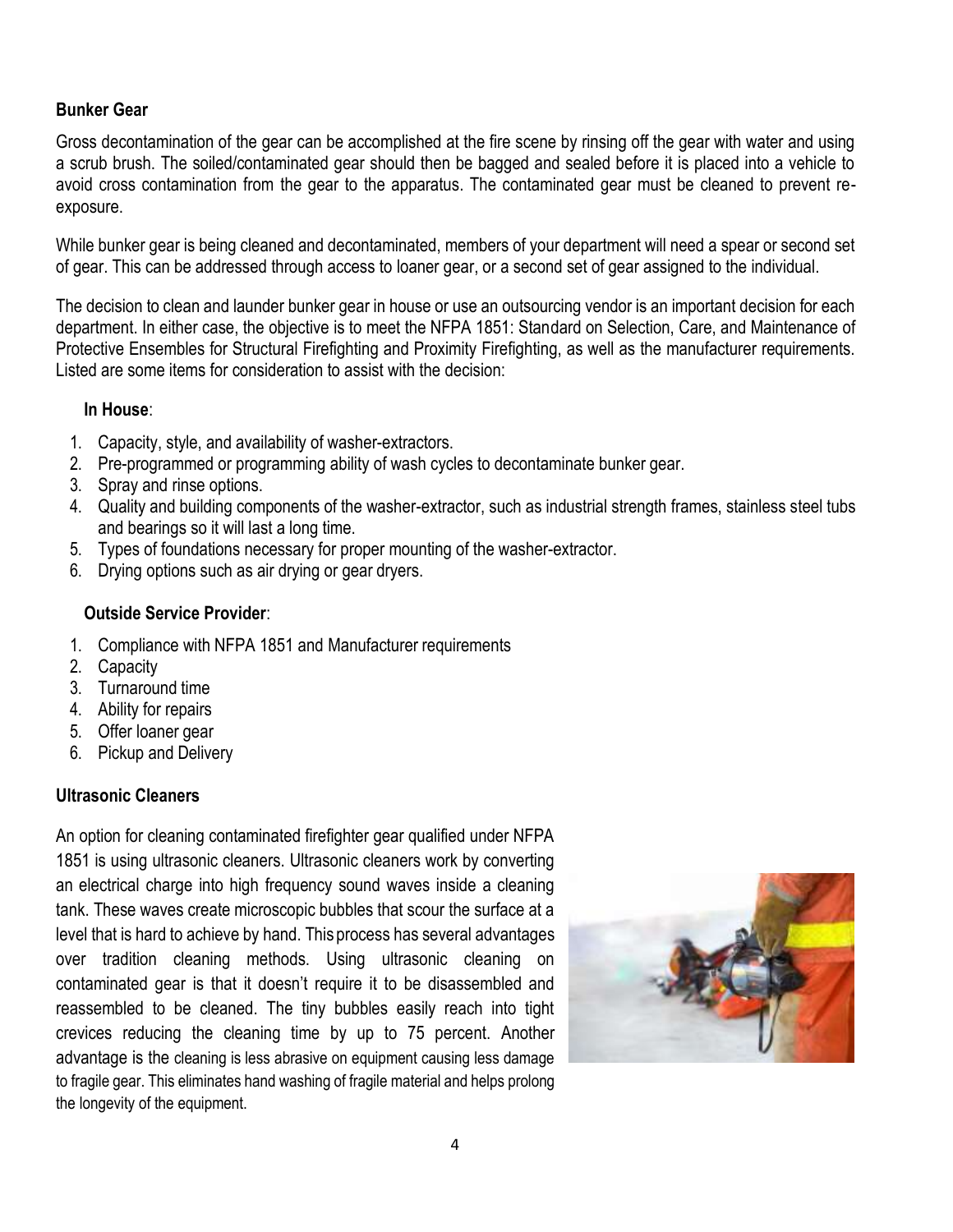#### **Equipment and Tools**

All equipment should be washed with soap and water. If the tools are transported to the station in a soiled condition the tools and the areas, they were transported in should be thoroughly cleaned. If the tools and appliances are not cleaned on the scene, or where impractical, the tools/appliances as well as the cabinets/storage areas should be thoroughly washed with soap and water while wearing protective gloves, so the firefighters do not re-expose themselves to the carcinogens.



# Χ

### **Personal Hygiene**

All on-scene personnel need to be aware of the importance of their personal hygiene. Departments should not only establish personal hygiene procedures, but also ensure that proper hygiene resources are available. These procedures further help prevent toxic materials from entering the body through three routes of entry: inhalation, absorption, and ingestion.

It is recommended to have soap and water available at the fire scene so members can clean their hands and face as well as exposed skin. This is especially true before firefighters drink water, eat food, as well as use restroom facilities.

Be cautious of shared coolers or containers for drinks and snacks for on scene rehab nourishment. Dirty hands could contaminate the contents with toxins.

Rescue wipes also provide an effective way to minimize the risk of contaminants and cancer-causing toxins from absorbing into the skin. They should be used to help remove soot and contamination from vulnerable skin areas exposed to fire and smoke. Some areas of the skin are more permeable than others, specifically the face, jaw, neck, throat, and groin.

It is recommended that a decontamination area is established in a safe location and the decontamination equipment is set up. Once a firefighter is finished at the fire, the member is rinsed off by another firefighter using a garden hose, scrubbed with soap and water, and rinsed off again.

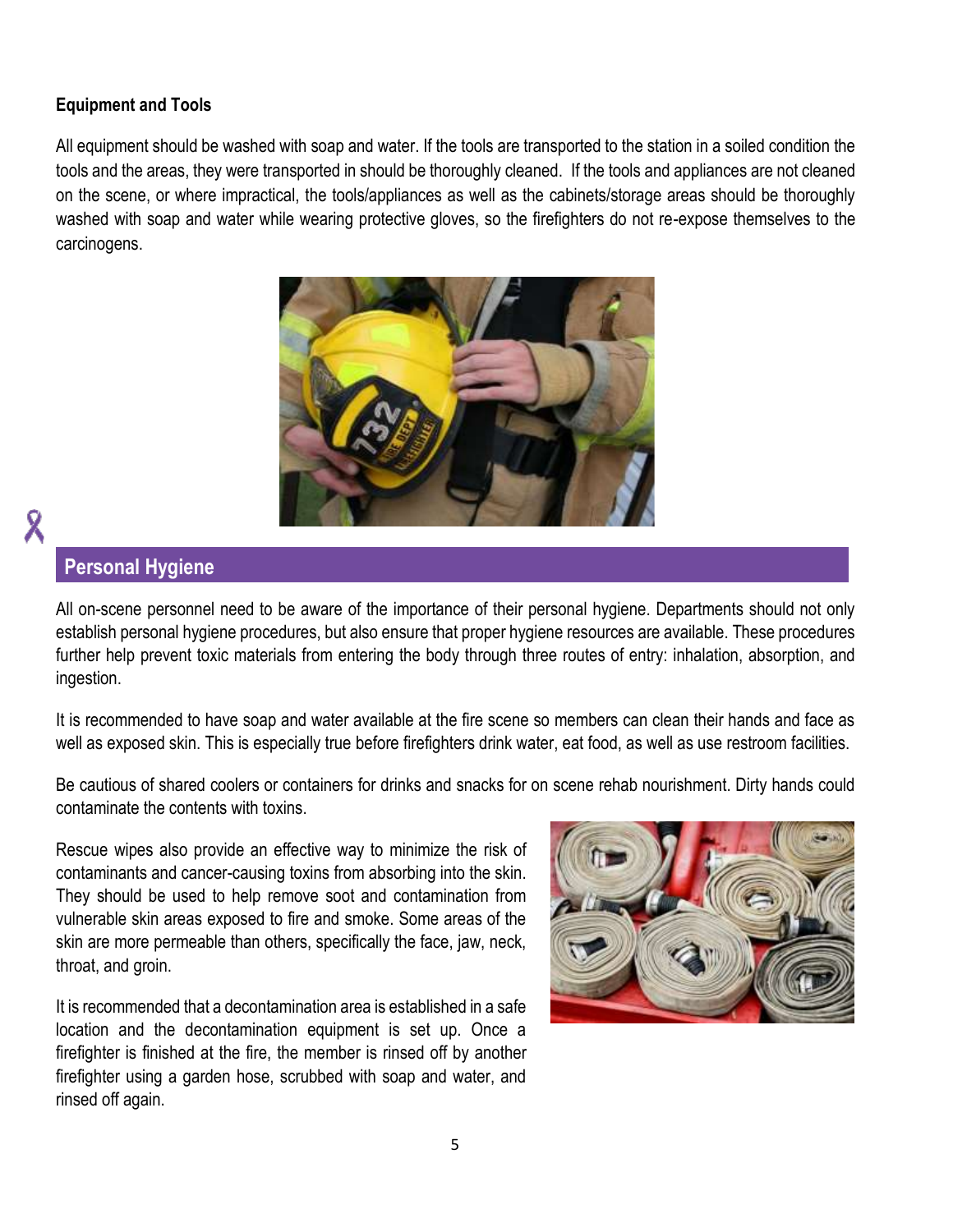The process is conducted by other firefighters who are wearing proper PPE. Once the gross decontamination is complete, the firefighter begins to doff his or her SCBA,

helmet, balaclava, and gloves. Once the gloves have been doffed, the firefighter uses hand sanitizer/ Rescue Wipes to clean his or her hands. Then the firefighter should don nitrile gloves and use sanitary Rescue Wipes to wipe down their face, jaw, throat, neck, and groin.



As soon as possible the firefighter should take a shower and put on clean clothing.

## **Storage**

Each emergency response represents a possible contamination event, until clothing and equipment can be cleaned. Proper storage of contaminated bunker gear and clothing is important to minimize cross contamination.

After a fire, a firefighter's gear and equipment is full of absorbed gases, liquids, and particles of soot, which can transfer onto other objects, as well as off-gas carcinogens into the environment. Inappropriate storage of clothing and bunker gear can lead to the contamination of the fire apparatus, station, work environment, personal cars, and homes, which expose others.

It is important to recognize that your station uniform, work clothes and underclothes can also become contaminated by any substance that may have bypassed your turnout clothing. This clothing must be removed and properly stored until it can be cleaned before going back to work or home.

To minimize cross contamination, until equipment can be properly cleaned:

- 1. Do not wear contaminated bunker gear into the living or sleeping areas of the fire station.
- 2. Do not throw your contaminated clothing on your bed or in your locker.
- 3. After the fire, bag up contaminated bunker gear and place it in a compartment outside of the passenger cab.
- 4. Do not transport or take contaminated clothing or gear home or store it in a vehicle, where you will further exposure yourself and your family.
- 5. If using your personal vehicle, store contaminated bunker gear and PPE in a large plastic bag, in a closed zippered duffle bag or within a large rubber type of storage tote. Take the items back to the department so they can be properly cleaned.
- 6. Keep all gear out of living and sleeping areas, including your car.
- 7. Store all contaminated bunker gear or clothing only in designated areas as they await cleaning.

Architectural concepts for new construction or remodels should incorporate design features that help reduce exposure to cross contamination. Design features would include clear separation of living quarters from the apparatus floor. Designing appropriate locations for storage rooms to hold contaminated PPE and other equipment. These areas should have appropriate air flow that remove and capture gasses and particulates from passing through the HVAC systems.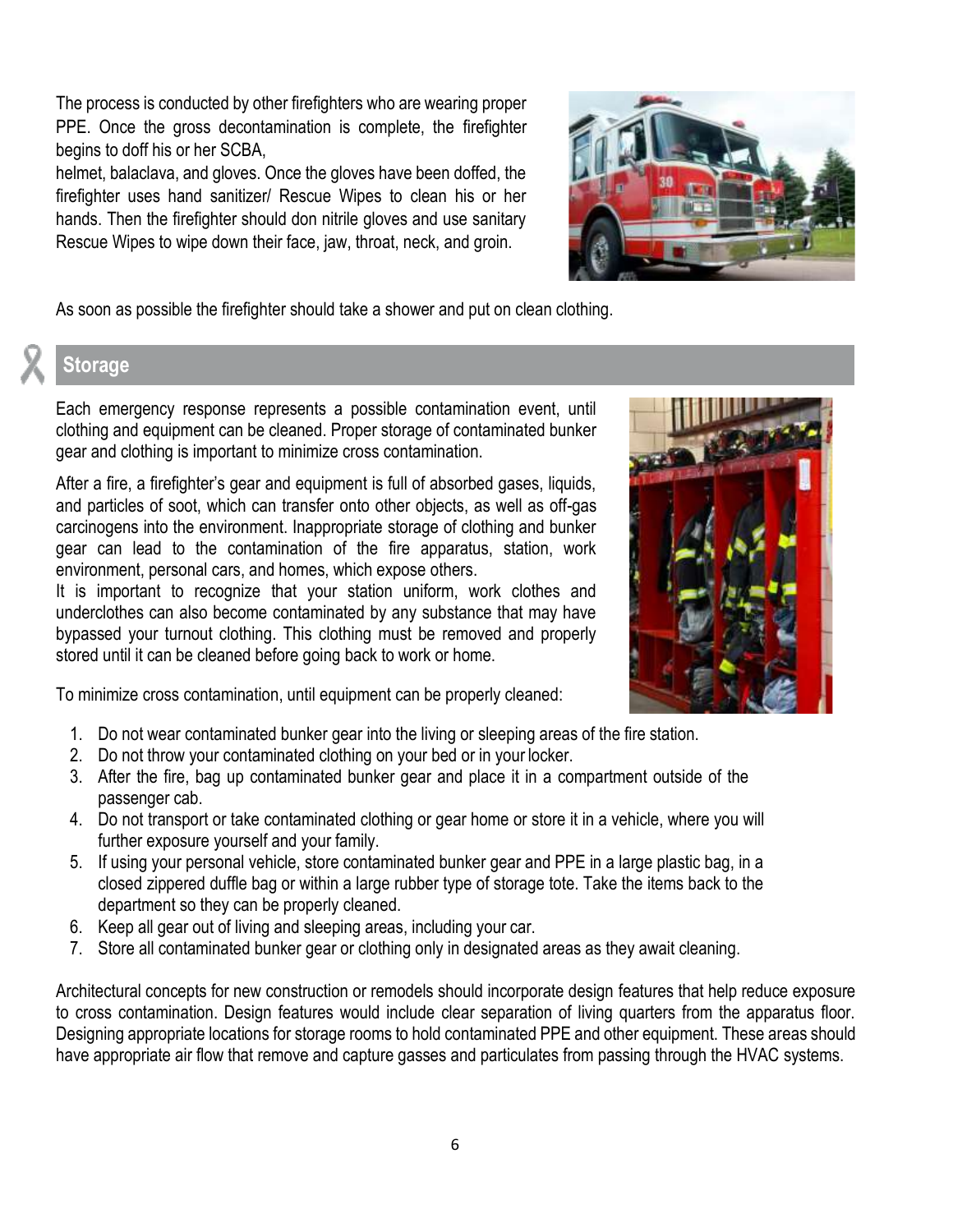## <span id="page-6-0"></span>**Exercise and Detoxification**

The health and overall well-being of firefighters have been adversely affected by exposure to a multitude of toxic substances. Exposures resulting from the job can be detrimental to a firefighter's health if not removed from the body. An element within your organization's cancer prevention program should include detoxification.

Detoxification is a process through which the level of toxic chemicals in the body is reduced. The detoxification process would occur after a firefighter returns from the fire scene and is commonly called "sweat it out." There are several ways of ridding the body of toxins, including urine, feces, and tears. However, sweating is by far the most effective. Studies out of the University of Alberta in 2011 proved that human sweat is 10 times more toxic than urine. The researchers measured 16 toxic metals and nine of them, including lead, aluminum, and cadmium – known to affect firefighters – are removed 10 times more efficiently via sweat than other natural avenues.

Your department should implement procedures that would encourage the firefighter to sweat as means to rid their body of any absorbed, digested or inhaled toxic material.

Programs involving moderate aerobic exercise or the use of detoxification saunas, or a combination of both are examples of procedures being utilized to facilitate sweat for toxin removal. The aerobic exercise increases blood circulation which helps mobilize toxins to excretory routes. The heat from the sauna helps raise body temperature which promotes sweating.

#### **Cycles saunas as a tool to reduce toxic chemicals after fire fighting**

There is a trend to use saunas and exercise to detoxify the firefighter's body of toxic chemicals after exposure following a firefighting event. Anyone using this approach must be cautious that firefighters are well hydrated and closely monitored to prevent dehydration.

The toxic dust, fume and vapor that arises from a fire contains hundreds of different toxic chemicals, including dioxins, PCBs, asbestos, silica, benzene, polybrominated diphenyl ethers, manganes of nitrogen, and sulfur.

Some fire stations have been installing cycle saunas that utilize infra-red technology to assist with detoxifying the body of toxic chemicals.

The firefighters enter the sauna and pedal a stationary bike for approximately 10 minutes. The heat and movement allow them to work up a sweat which then helps purge the deadly toxins from their bodies. This is followed by a normal shower. The saunas are

designed so a person can ride a spin-bike inside the gently warm infrared environment and sweat quickly and profusely without raising their core body temperature. This means they remove chemicals via the sweat, without processing them through the organs in their digestive system.



The cycle sauna concept was originally designed for high level athletes to train in heat, but it is being adopted as a highly effective piece of detoxification equipment, first by medical doctors, and now by fire chiefs.

The immediate result, experienced by firefighter crews has been the noticeable lack of "fire smell" that typically emanates from the body up to a week after fighting a fire. It is the focused release of these absorbed toxins that firefighters hope will lessen the chance of developing cancer.